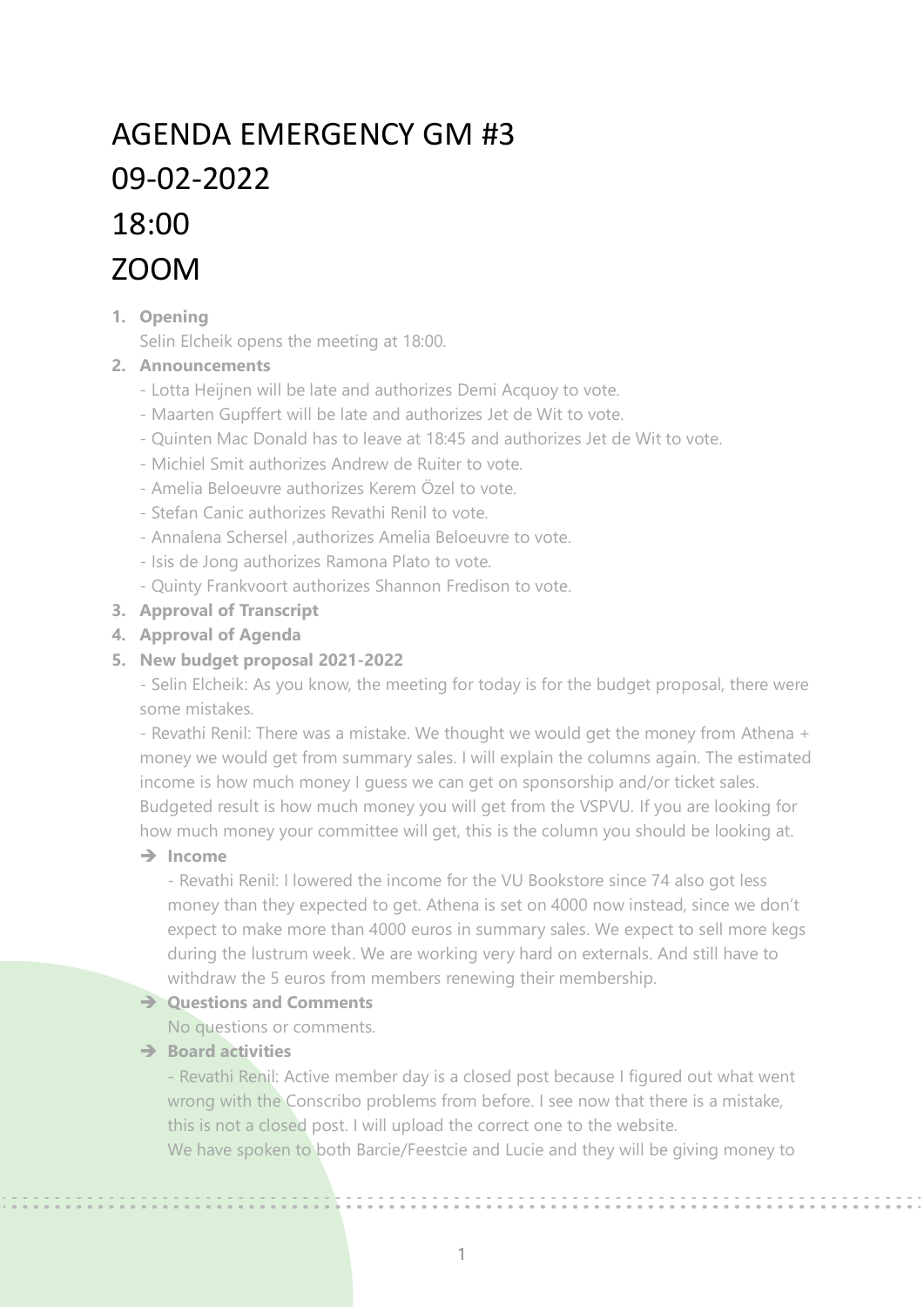the gala. The Wintersportcie budget will also be adjusted. The committee was going to do a weekend away but will not do so anymore.

#### ➔ **Questions and Comments**

- Demi Acquoy: This Is not the budget I meant, I'm checking the financial statement of GM #2 so it is easier to see if these are reasonable documents. Income you have 6000 for membership and will make it to?

- Revathi Renil: 9480; this is how much we will make if we have 20 new bachelor members.

- Demi Acquoy: Does this include yearly contribution?

- Revathi Renil: Yes.

- Demi Acquoy: Has it been paid yet?

- Revathi Renil: No.

- Demi Acquoy: With what amount did you calculate?

- Revathi Renil: 327 are renewing their membership x5 is 1000 something from yearly contribution.

- Demi Acquoy: Do keep in mind that not everyone will pay and will drop out.

- Revathi Renil: But they have already given their authorization.

- Demi Acquoy: Yes, but not everyone will pay, keep that mind. When did you plan to get the yearly contribution?

- Revathi Renil: In the coming weeks.

- Demi Acquoy: That is a bit late, now they are a member without paying the yearly contribution, but discuss this in your BM. Why do you keep mini events on; you are already on 500. Why decrease board drinks?

- Revathi Renil: We decreased mini events with 300 euros. We find it to be more of an investment than board drinks. Given how things have been going with board drinks and corona, we have left it like that.

- Demi Acquoy: The first borrel is tomorrow and you have 4 more to organize. Will you make it?

- Revathi Renil: Yes.

- Demi Acquoy: So, 25 per borrel?

- Revathi Renil: Yes.

- Demi Acquoy: What will you spend it on?

- Revathi Renil: Welcome drinks for example, and because there were some problems with covid and using our own drinks, we decreased it.

- Demi Acquoy: So no money on all the borrels?

- Revathi Renil: No.

- Demi Acquoy: Why?

- Revathi Renil: Because of the reasons and we heard late from Marnick, last minute.

- Demi Acquoy: Since Lucie is going to pay for the gala, shouldn't it be Barcie -200 on VSPVU since 100 euros will be paid by Lucie. Put like this, we can spend 1300 on everything.

- Revathi Renil: The 1300 is still for Barcie/Feestcie budget and there is additional money from lustrum. The 1300 is still VSPVU budget from Barcie/Feestcie. Originally, you would get 1500, now 1300 and you will get 300 from lustrum.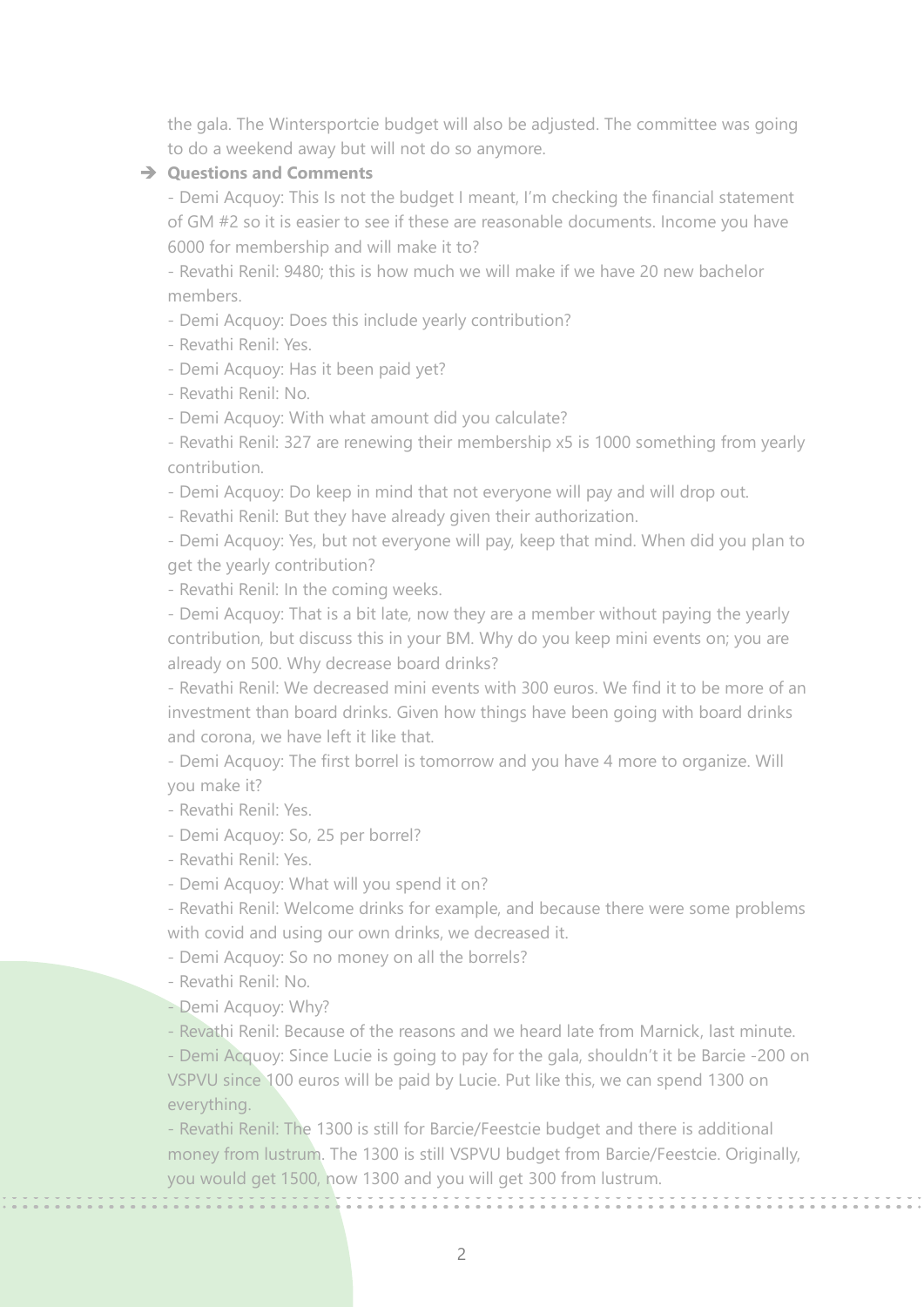- Demi Acquoy: Okay then I had a question about Wintersportcie since their budget should be ready, did they calc with the 750 instead of 1000?

- Revathi Reni: No because the rest of the money was supposed to be for hitchhike and they are spending only 600 approximately on the ski trip.

- Iris Doodeman: I was wondering if there is a reason why yearly contribution is only taken in March or the coming months.

- Revathi Renil: I started with it now but haven't been able to get iBanc on the computer and am still working on that. I will start on my own laptop and figure out with the VU as time progresses.

- Iris Doodeman: I have a question about Wintersportcie; you said they only use 600 but still have 750, why?

- Revathi Renil: When I made the budget they had yet to discuss if they would still do the hitchhike weekend and now decided that they won't. At the time of the budget made, they did not know.

## ➔ **Board expenses**

- Revathi Renil: GM we reduced quite a bit because we had online without a dinner and have 2 left in our schedule. I think we will be fine with the money for GBM. External relations we still can't reduce because the VSPVU acts as a chair for SSPN so it would not be nice to not give money for the event. As of now, they want to do a physical event but in case they switch to online, the money will be readjusted. Board gifts; CoBos are coming up. I would love to have a lot of nice things for home and office, but we don't have a lot of money. Fixed costs don't change.

### ➔ **Questions and Comments**

There are no questions or comments.

## ➔ **Investments**

- Revathi Renil: With transaction costs it will be fixed, but will be fine. I have not changed promotion a lot and realised that we saved some money on promotion with people forgetting to reimburse and for the VSPVU room I changed quite a bit. We redistributed the money for the website, no significant changes will be made. Merchandise has been reduced but is still on the higher end since it is lustrum year. Miscellaneous investments has also been reduced a bit upon suggestion by the feedback during the last GM. Member initiative budget has also been reduced since we did not have a lot of interaction with that.

## ➔ **Questions and Comments**

- Andrew de Ruiter: What are the current ideas for the room?

- Revathi Renil: It has not changed since the last GM, we will check which ones we get the best price for.

### ➔ **Active Member Rewards**

- Revathi Renil: I did not feel like there was a lot of room for adjustment here, just for the committee 10 I don't think our numbers will be changing anytime soon and we did have 1 member leave us which Is why it has been reduced.

#### ➔ **Questions and Comments**

------------

- Iris Doodeman: Active member clothing you expect to spend a 1000, have 1000 and spend 600?